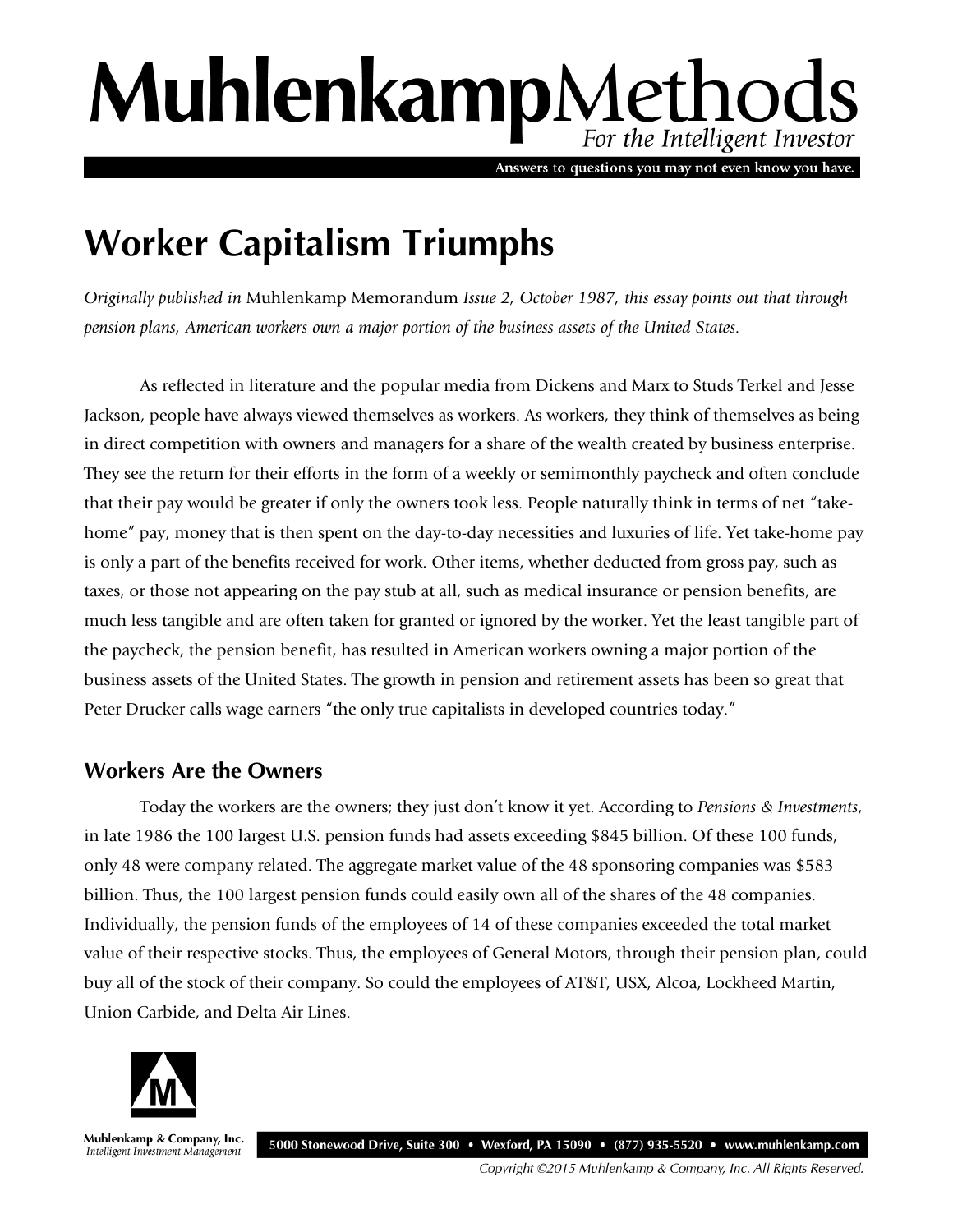Of the 100 largest pension plans not company related, most are plans for public employees. The California Public Employees Retirement System exceeded \$37 billion, an amount sufficient to buy all the stock of General Motors and Ford. Similarly, the Pennsylvania State Employees Retirement Plan could have bought out USX. The Pennsylvania School Employees Retirement Plan, at over \$10 billion, could have bought out USX plus Alcoa.

The point is that workers already own a huge chunk of America's capital assets, yet are largely unaware of it. A person retiring from USX with a \$20,000 per-year pension and a life expectancy of 15 to 20 years thinks he's poor, but if he receives the same amount in a lump sum, he thinks he's rich. Same data—different perceptions.

Though the workers seem unaware of their ownership status, managers are rapidly becoming more aware. Directors and managers see huge blocks of "their" stock in the hands of (potentially nonfriendly) pension funds and mutual funds, so they try to maintain their positions of power and influence with various "poison pills" and so-called shareholder rights plans. Managers sometimes literally buy off unfriendly holders through greenmail payments or share repurchase. Some do both. When General Motors paid \$700 million in hush money to H. Ross Perot because Perot refused to keep quiet about GM's loss of market share, the firm was besieged by its other larger shareholders, including the comptroller of the New York City Pension Funds. It seems these other shareholders were not happy with H. Ross being the only beneficiary of the firm's largesse, so they made noises about replacing Roger Smith as chairman. GM announced a share repurchase soon thereafter.

Other firms undermine the shareholder's say in management by creating separate classes of stock, one with the great majority of voting power, the other with very little. The trouble with this strategy is that the New York Stock Exchange has something called the "one-share, one-vote" rule, and firms opting for this strategy face delisting of their securities. Opposition to these and other corporate tactics is increasing as institutional shareholders come to recognize their collective power.

### **1995 Update**

We wrote in 1987 that institutional shareholders and pension plans were beginning "to recognize their collective power." Much has been made of the push in recent years for a greater focus on shareholder values, frequently resulting in corporate cutbacks, including large layoffs. But the public is unaware that the major pension plans have been aggressive drivers of this trend. Specifically, in each of the past several years, CalPERS (California Public Employee Retirement System) has targeted a number of



Muhlenkamp & Company, Inc. Intelligent Investment Management

5000 Stonewood Drive, Suite 300 • Wexford, PA 15090 • (877) 935-5520 • www.muhlenkamp.com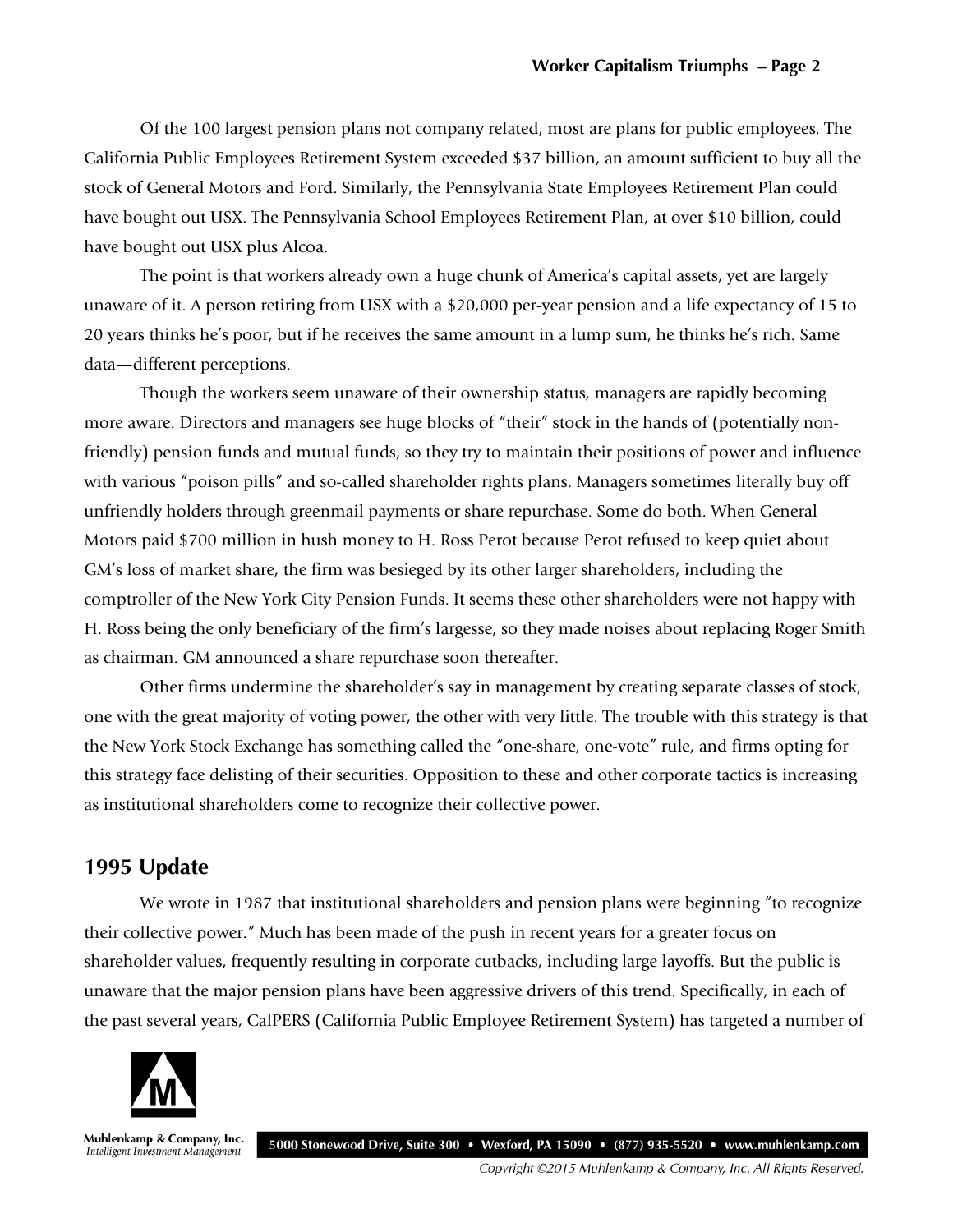major companies, pushing for greater efficiencies and greater profitability. Its targets have included General Motors, Eastman Kodak, Westinghouse, and so on, and its pressure has resulted in the firings of chief executives and whole tiers of corporate managers— in the name of, and for the benefit of, workers' pensions.

#### **2007 Update**

In recent years, many companies have closed their defined benefit plans and shifted to defined contribution plans. We have seen a number of articles discussing the ramifications of such shifts, but none giving the historic causes.

A defined benefit plan is just what it says. The plan defines a benefit, say \$200 a month, which is promised to be paid to a retiree beginning on some date.

The plan can be specific to a company, such as General Motors (GM), or a union bargaining group, such as the Pennsylvania Teachers or the Central States Teamsters. Administration of the plan is the responsibility of a Board of Trustees whose job it is to make sure that the plan and its assets are run for the benefit of the plan members, who are the workers and the retirees. The trustees then hire actuaries to aid in the administration of the plan. The actuaries make assumptions and calculations about life expectancies, inflation rates, wage rates, etc. in an attempt to make sure that the \$200 per month will be available when needed. The fact that the future liability went from \$0 to \$200/month on the day the contract was signed adds an additional complication. Most firms are not able to come up with the funds overnight, so the law allows them to fund these obligations over a period of time, often 20-40 years.

Okay. So it's 1965, your plan has been in place for 20 years. Most of the actuarial assumptions have been reasonably close. Life expectancy has increased, but the other assumptions have been close, including wage levels and returns on plan assets. Over the 20 year period, the company made annual contributions and have brought the plan to a "fully funded" level.

Now, fast forward to 1980. In the prior 15 years, because of the increase in interest rates and the decline in price/earning ratios, the return on the plan assets have not met expectations, forcing up the company contributions. Meanwhile, the company has lost market share and has had to scale back its work force just as a lot of people are about to retire. While this may sound good, it means the number of retirees is climbing rapidly while the number of active workers is declining. But the real problem is that the retirees are pointing out that (as a result of inflation) \$200 per month doesn't buy what it did 15



Muhlenkamp & Company, Inc. Intelligent Investment Management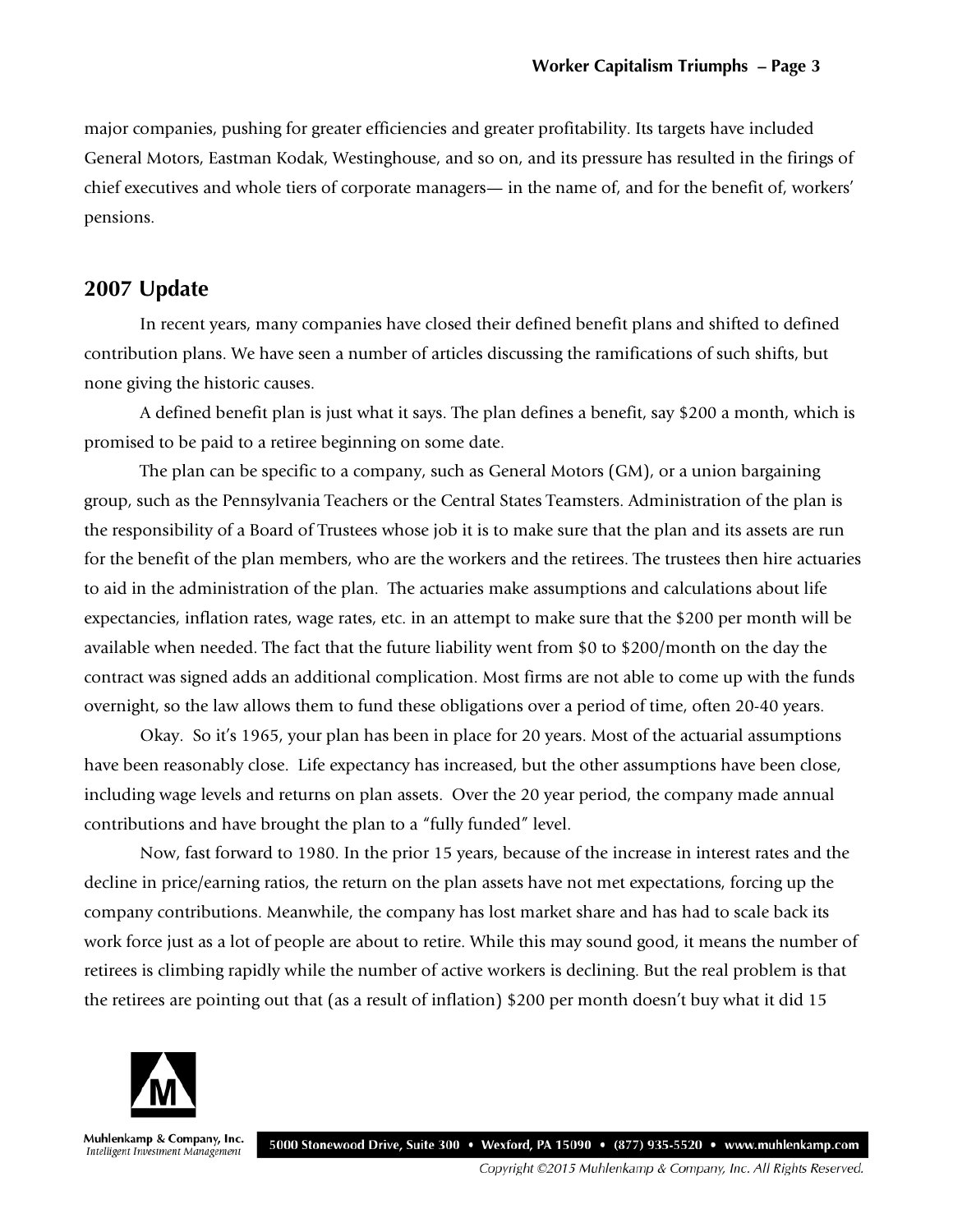years ago. They're demanding \$400 per month in the upcoming wage contract. As a matter of negotiation (and as a matter of equity), the retiree benefit is doubled and the plan becomes under-funded by one-half overnight. Note that this occurred despite the best intentions of all the people involved.

The reason companies are moving to defined contribution plans is that no management can say with assurance that history won't repeat itself. They are unwilling to risk corporate bankruptcy as a result of basic assumptions that didn't hold up in the past and may not hold up in the future. To ask IBM or Microsoft to support a defined benefit plan today is to ask them to risk a future as problematic as that of GM and Ford today. Any management that does so is irresponsible. Figure 5.2 lists some summary data from the largest plans.

|                            | <b>Assets in \$ Billions</b> | <b>Assets in \$ Billions</b> | <b>Assets in \$ Billions</b> |
|----------------------------|------------------------------|------------------------------|------------------------------|
| <b>Pension Plans</b>       | 1986                         | 2002                         | 2006                         |
| Top 1000                   | N/A                          | 4,700                        | 6,487                        |
| <b>Top 200</b>             | N/A                          | 3,560                        | 4,911                        |
| <b>Top 100</b>             | 845                          | 2,900                        | 4,062                        |
| <b>CalPERS</b>             | 37                           | 143                          | 218                          |
| Market Value of Top 100    | 583                          | 2,192                        | 4,028                        |
| Companies                  |                              |                              |                              |
|                            |                              |                              |                              |
|                            |                              |                              |                              |
| Number of public companies | 48                           | 41                           | 41                           |
| within Top 100 Plans       |                              |                              |                              |
|                            |                              |                              |                              |

#### **Figure 5.2 Summary Data from Largest Pension Plans**



Muhlenkamp & Company, Inc. Intelligent Investment Management

5000 Stonewood Drive, Suite 300 • Wexford, PA 15090 • (877) 935-5520 • www.muhlenkamp.com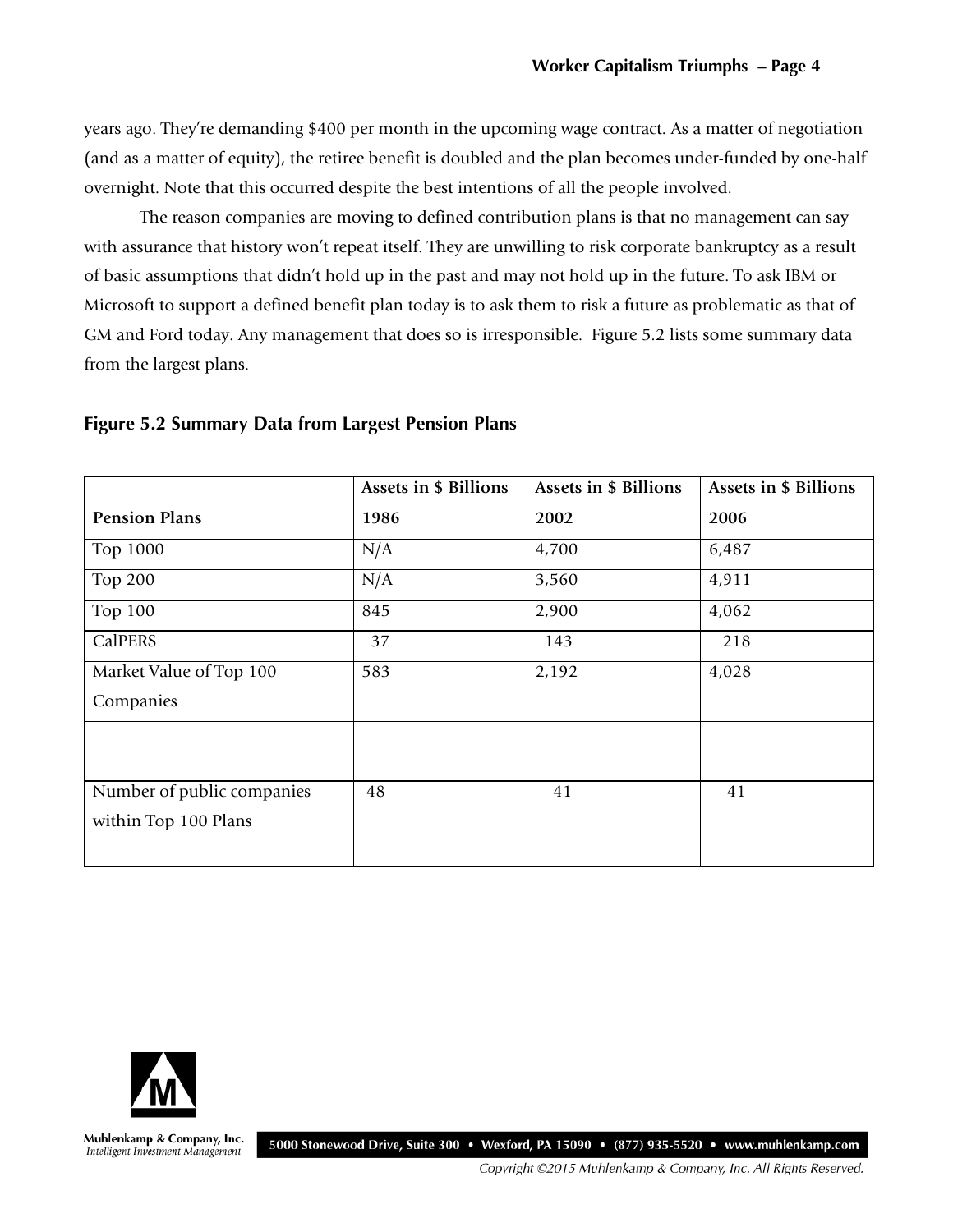The following data is reprinted with permission from *Pensions & Investments*, January 22, 2007 (Crain Communications, Inc.). Figure 5.3 lists the top 200 pension funds and their sponsors in the United States, along with the assets (in millions) in the fund. We have included a column labeled Market Value that shows the market value of the respective corporations as of September 30, 2006. When you look at the accompanying table, pay particular attention to the company market values with the asterisks. These are the companies whose (funded) pension plans are greater than the market values of the companies themselves. Note that most of the airlines have recently declared bankruptcy and that the auto companies are flirting with similar problems.

#### **Figure 5.3 Top 200 Pension Funds/Sponsors and Market Value**

| Rank | Sponsor                     | <b>Pension Assets</b> | <b>Market Value</b> |  |
|------|-----------------------------|-----------------------|---------------------|--|
|      |                             |                       | as of 9/30/06       |  |
| 1.   | California Public Employees | 218,214               |                     |  |
| 2.   | Federal Retirement Thrift   | 188,086               |                     |  |
| 3.   | California State Teachers   | 149,008               |                     |  |
| 4.   | New York State Common       | 144,289               |                     |  |
| 5.   | Florida State Board         | 124,450               |                     |  |
| 6.   | <b>General Motors</b>       | 118,992               | 18,812              |  |
| 7.   | New York City Retirement    | 114,598               |                     |  |
| 8.   | <b>Texas Teachers</b>       | 100,717               |                     |  |
| 9.   | New York State Teachers     | 94,347                |                     |  |
| 10.  | Wisconsin Investment Board  | 80,853                |                     |  |
| 11.  | <b>IBM</b>                  | 79,567                | 124,699             |  |
| 12.  | General Electric            | 76,039                | 364,415             |  |
| 13.  | New Jersey                  | 75,544                |                     |  |
| 14.  | Ohio Public Employees       | 73,572                |                     |  |
| 15.  | Boeing                      | 72,848                | 62,679              |  |

**Ranked by Total Assets (in Millions as of 9/30/06)**



Muhlenkamp & Company, Inc. Intelligent Investment Management

5000 Stonewood Drive, Suite 300 • Wexford, PA 15090 • (877) 935-5520 • www.muhlenkamp.com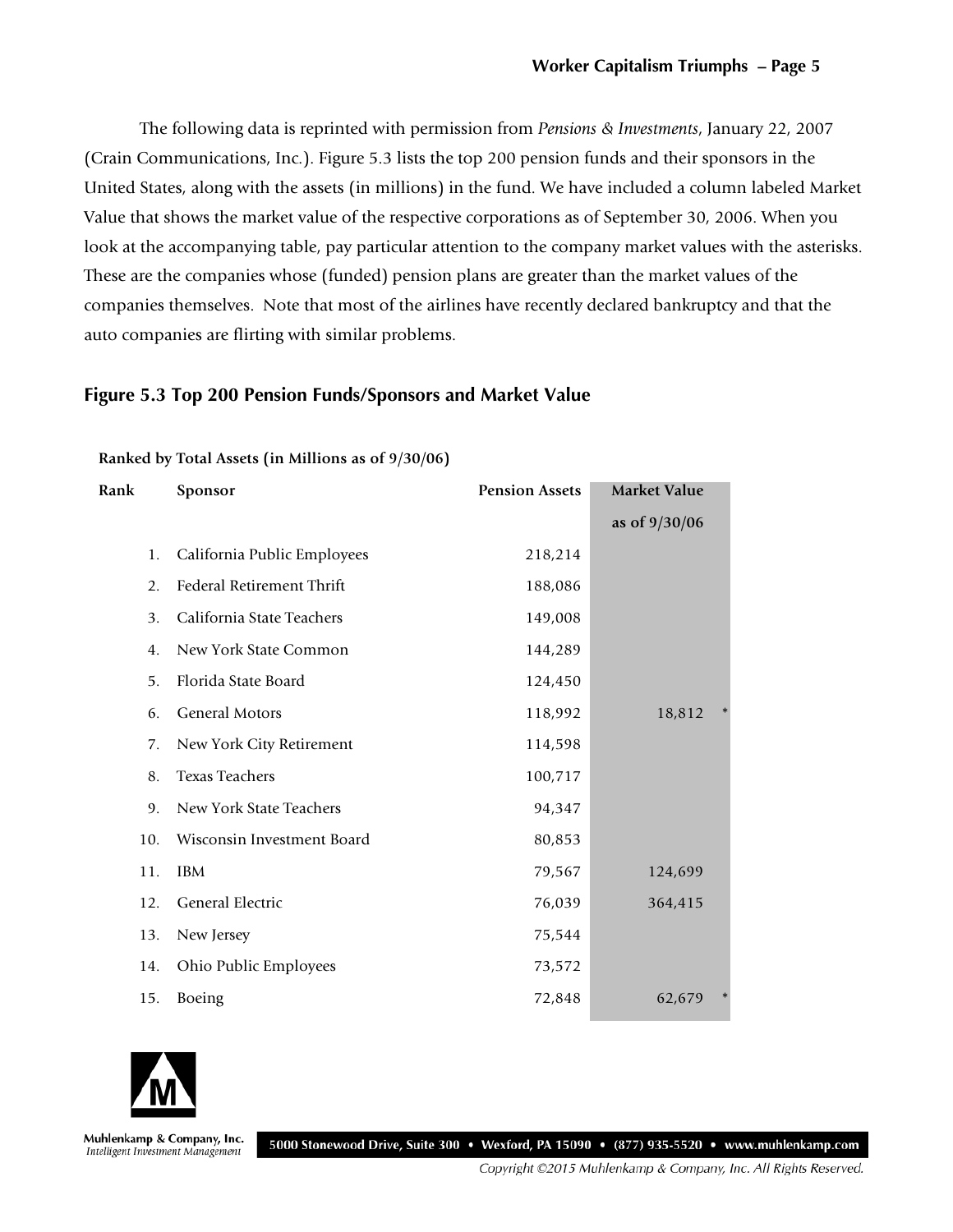| 16. | AT&T                          | 71,556 | 126,468 |  |
|-----|-------------------------------|--------|---------|--|
| 17. | North Carolina                | 70,016 |         |  |
| 18. | Ohio State Teachers           | 67,965 |         |  |
| 19. | Verizon                       | 62,639 | 107,630 |  |
| 20. | Washington State Board        | 60,045 |         |  |
| 21. | Michigan Retirement           | 59,988 |         |  |
| 22. | Oregon Public Employees       | 58,549 |         |  |
| 23. | Pennsylvania School Employees | 58,490 |         |  |
| 24. | Ford Motor                    | 57,282 | 15,217  |  |
| 25. | University of California      | 54,433 |         |  |
| 26. | Virginia Retirement           | 51,340 |         |  |
| 27. | Georgia Teachers              | 48,675 |         |  |
| 28. | Minnesota State Board         | 48,214 |         |  |
| 29. | Lucent Technologies           | 44,825 | 10,488  |  |
| 30. | Lockheed Martin               | 44,721 | 36,478  |  |
| 31. | Massachusetts PRIM            | 43,535 |         |  |
| 32. | Colorado Employees            | 37,868 |         |  |
| 33. | <b>Illinois Teachers</b>      | 37,361 |         |  |
| 34. | Los Angeles County Employees. | 35,877 |         |  |
| 35. | Maryland State Retirement     | 35,430 |         |  |
| 36. | United Nations Joint Staff    | 34,419 |         |  |
| 37. | Northrop Grumman              | 33,434 | 23,451  |  |
| 38. | Pennsylvania Employees        | 31,978 |         |  |
| 39. | Tennessee Consolidated        | 30,699 |         |  |
| 40. | Teamsters, Western Conf.      | 30,158 |         |  |
| 41. | National Railroad             | 29,383 |         |  |
| 42. | Alabama Retirement            | 29,103 |         |  |
| 43. | United Technologies           | 29,032 | 64,074  |  |
| 44. | DaimlerChrysler               | 28,584 | 51,074  |  |



5000 Stonewood Drive, Suite 300 · Wexford, PA 15090 · (877) 935-5520 · www.muhlenkamp.com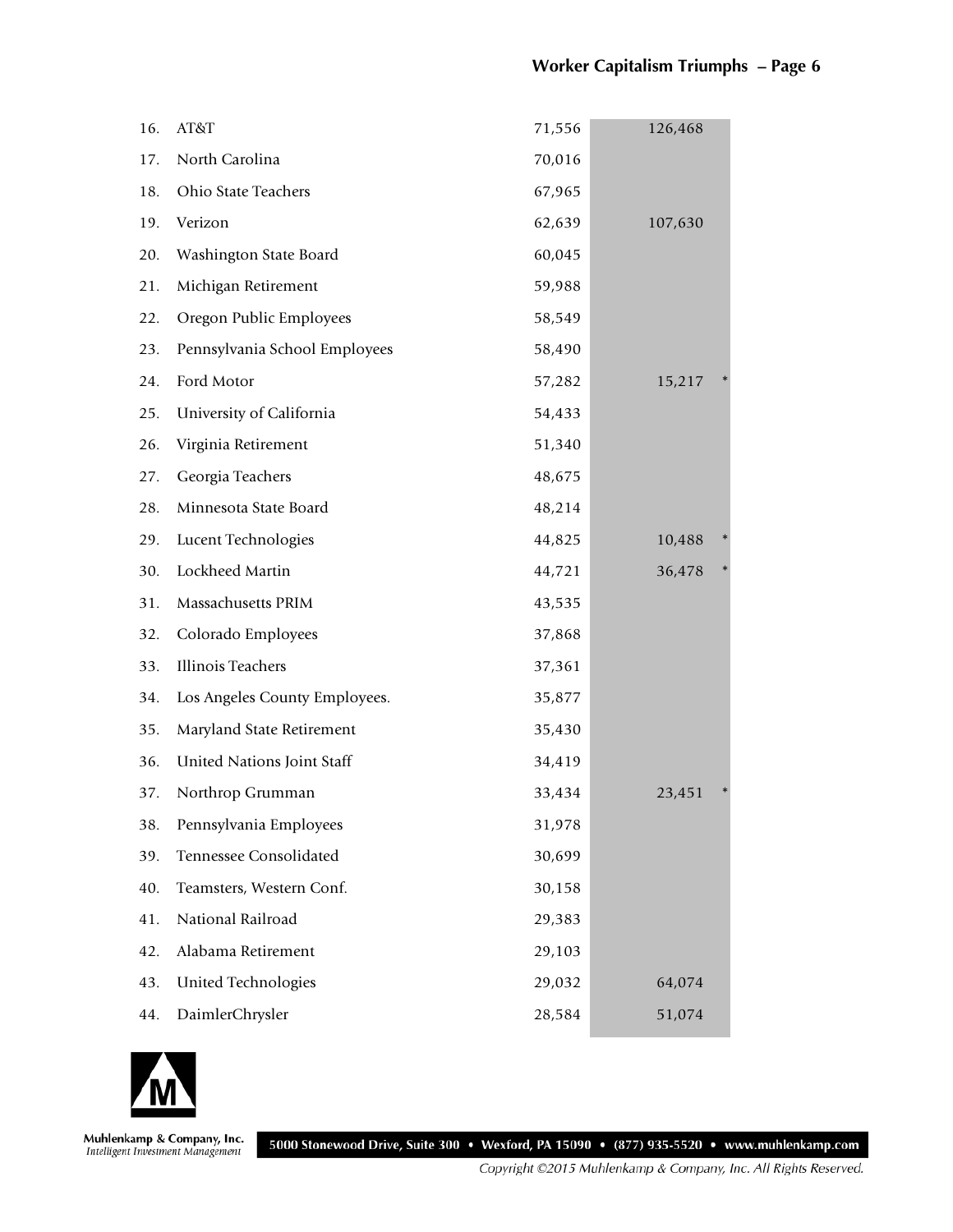| 45. | DuPont                        | 27,515 | 39,490  |  |
|-----|-------------------------------|--------|---------|--|
| 46. | South Carolina Retirement     | 27,129 |         |  |
| 47. | Exxon Mobil                   | 26,721 | 398,907 |  |
| 48. | Missouri Public Schools       | 26,229 |         |  |
| 49. | <b>Bank of America</b>        | 25,867 | 242,451 |  |
| 50. | BellSouth                     | 24,972 | 77,625  |  |
| 51. | Arizona State Retirement      | 24,863 |         |  |
| 52. | <b>Texas Employees</b>        | 23,890 |         |  |
| 53. | Raytheon                      | 23,563 | 21,543  |  |
| 54. | <b>Connecticut Retirement</b> | 23,528 |         |  |
| 55. | Citigroup                     | 23,494 | 245,566 |  |
| 56. | Utah State Retirement         | 22,705 |         |  |
| 57. | Altria                        | 22,045 | 160,254 |  |
| 58. | JPMorgan Chase                | 21,921 | 163,018 |  |
| 59. | <b>United Parcel Service</b>  | 21,395 | 77,768  |  |
| 60. | Illinois Municipal            | 21,143 |         |  |
| 61. | Honeywell                     | 21,080 | 33,495  |  |
| 62. | Iowa Public Employees         | 21,027 |         |  |
| 63. | Mississippi Employees         | 20,428 |         |  |
| 64. | Nevada Public Employees       | 20,334 |         |  |
| 65. | Teamsters, Central States     | 19,652 |         |  |
| 66. | Chevron                       | 18,983 | 142,561 |  |
| 67. | American Airlines             | 18,641 | 4,929   |  |
| 68. | FedEx                         | 18,333 | 33,325  |  |
| 69. | Shell Oil                     | 17,010 | 208,978 |  |
| 70. | Dow Chemical                  | 16,920 | 37,395  |  |
| 71. | Procter & Gamble              | 16,778 | 196,792 |  |
| 72. | Alaska Retirement             | 16,776 |         |  |
| 73. | State Farm                    | 16,746 |         |  |



5000 Stonewood Drive, Suite 300 · Wexford, PA 15090 · (877) 935-5520 · www.muhlenkamp.com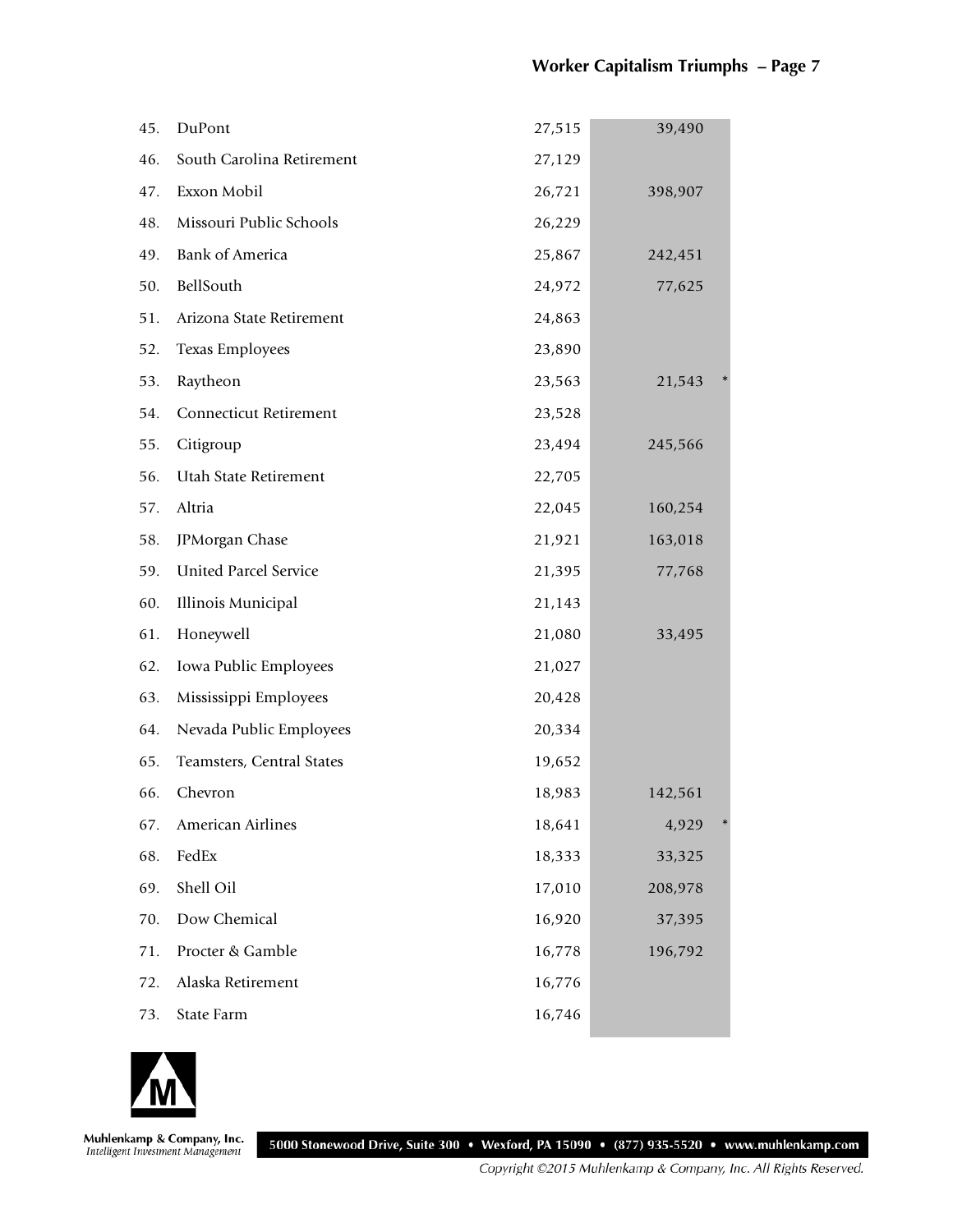| 74.  | <b>BP</b> America           | 16,600 | 216,907 |  |
|------|-----------------------------|--------|---------|--|
| 75.  | San Francisco City & County | 16,359 |         |  |
| 76.  | 3M                          | 16,155 | 56,056  |  |
| 77.  | Wells Fargo                 | 15,883 | 121,826 |  |
| 78.  | Hewlett-Packard             | 15,700 | 100,492 |  |
| 79.  | Prudential                  | 15,562 | 37,134  |  |
| 80.  | Kentucky Retirement         | 15,493 |         |  |
| 81.  | Georgia Employees           | 15,433 |         |  |
| 82.  | Kaiser                      | 15,325 |         |  |
| 83.  | Illinois State Universities | 15,106 |         |  |
| 84.  | United Methodist Church     | 15,096 |         |  |
| 85.  | Indiana Public Employees    | 15,054 |         |  |
| 86.  | Caterpillar                 | 14,623 | 43,148  |  |
| 87.  | Texas County & District     | 14,524 |         |  |
| 88.  | Delphi                      | 14,444 | 899     |  |
| 89.  | Kentucky Teachers           | 14,431 |         |  |
| 90.  | Illinois State Board        | 14,252 |         |  |
| 91.  | Los Angeles Fire & Police   | 14,111 |         |  |
| 92.  | General Dynamics            | 13,951 | 28,912  |  |
| 93.  | Louisiana Teachers          | 13,938 |         |  |
| 94.  | Pfizer                      | 13,636 | 206,786 |  |
| 95.  | Eastman Kodak               | 13,440 | 6,434   |  |
| 96.  | Qwest                       | 13,347 | 16,614  |  |
| 97.  | Texas Municipal Retirement  | 13,343 |         |  |
| 98.  | PG&E                        | 13,291 | 14,497  |  |
| 99.  | Wachovia                    | 13,269 | 88,694  |  |
| 100. | National Electric           | 13,258 |         |  |
| 101. | World Bank                  | 13,122 |         |  |
| 102. | Johnson & Johnson           | 12,862 | 189,951 |  |
|      |                             |        |         |  |

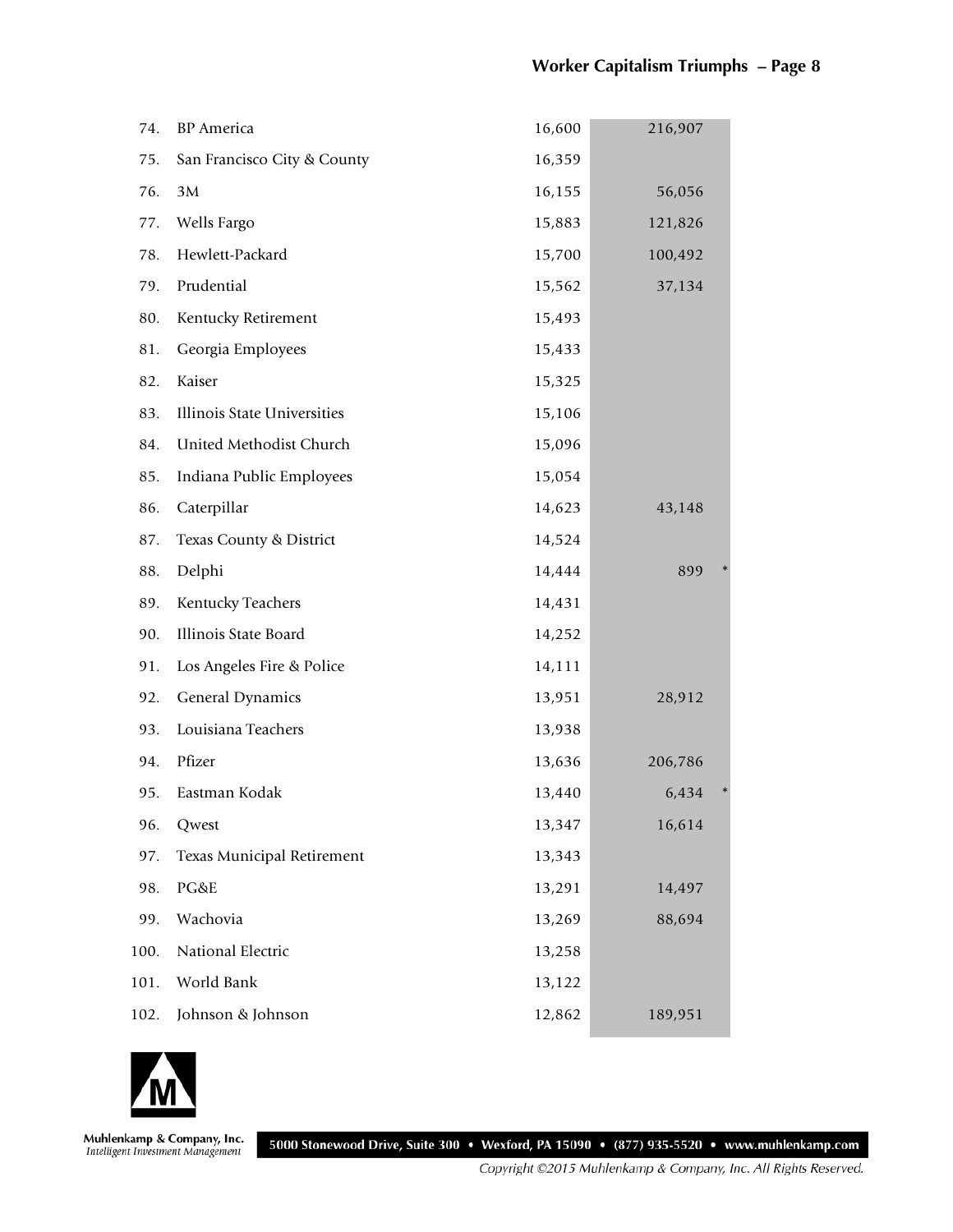| 103. | Kansas Public Employees        | 12,703 |         |  |
|------|--------------------------------|--------|---------|--|
| 104. | Exelon                         | 12,600 | 40,531  |  |
| 105. | Alcoa                          | 12,380 | 24,308  |  |
| 106. | Deere                          | 12,195 | 19,400  |  |
| 107. | New Mexico Public Employees    | 12,029 |         |  |
| 108. | Chicago Public School Teachers | 11,649 |         |  |
| 109. | <b>International Paper</b>     | 11,405 | 17,076  |  |
| 110. | Merrill Lynch                  | 11,218 | 69,340  |  |
| 111. | Ohio Police & Fire             | 11,155 |         |  |
| 112. | ConocoPhillips                 | 10,400 | 98,094  |  |
| 113. | MetLife                        | 10,350 | 43,042  |  |
| 114. | Consolidated Edison            | 10,330 | 11,836  |  |
| 115. | Federal Reserve Employees      | 10,298 |         |  |
| 116. | Ohio School Employees          | 10,277 |         |  |
| 117. | Idaho Public Employees         | 10,267 |         |  |
| 118. | Hawaii Employees               | 10,200 |         |  |
| 119. | Southern Co.                   | 10,191 | 25,579  |  |
| 120. | Delta Air Lines                | 10,122 | 270     |  |
| 121. | Motorola                       | 10,103 | 61,251  |  |
| 122. | United States Steel            | 10,068 | 7,099   |  |
| 123. | Maine State Retirement         | 10,029 |         |  |
| 124. | Los Angeles City Employees     | 9,945  |         |  |
| 125. | Siemens                        | 9,900  | 77,614  |  |
| 126. | Northwest Airlines             | 9,831  | 60      |  |
| 127. | Koch Industries                | 9,660  |         |  |
| 128. | Weyerhaeuser                   | 9,555  | 15,278  |  |
| 129. | <b>Wal-Mart Stores</b>         | 9,461  | 205,617 |  |
| 130. | Arkansas Teachers              | 9,446  |         |  |
| 131. | Sears Holdings                 | 9,324  | 24,352  |  |

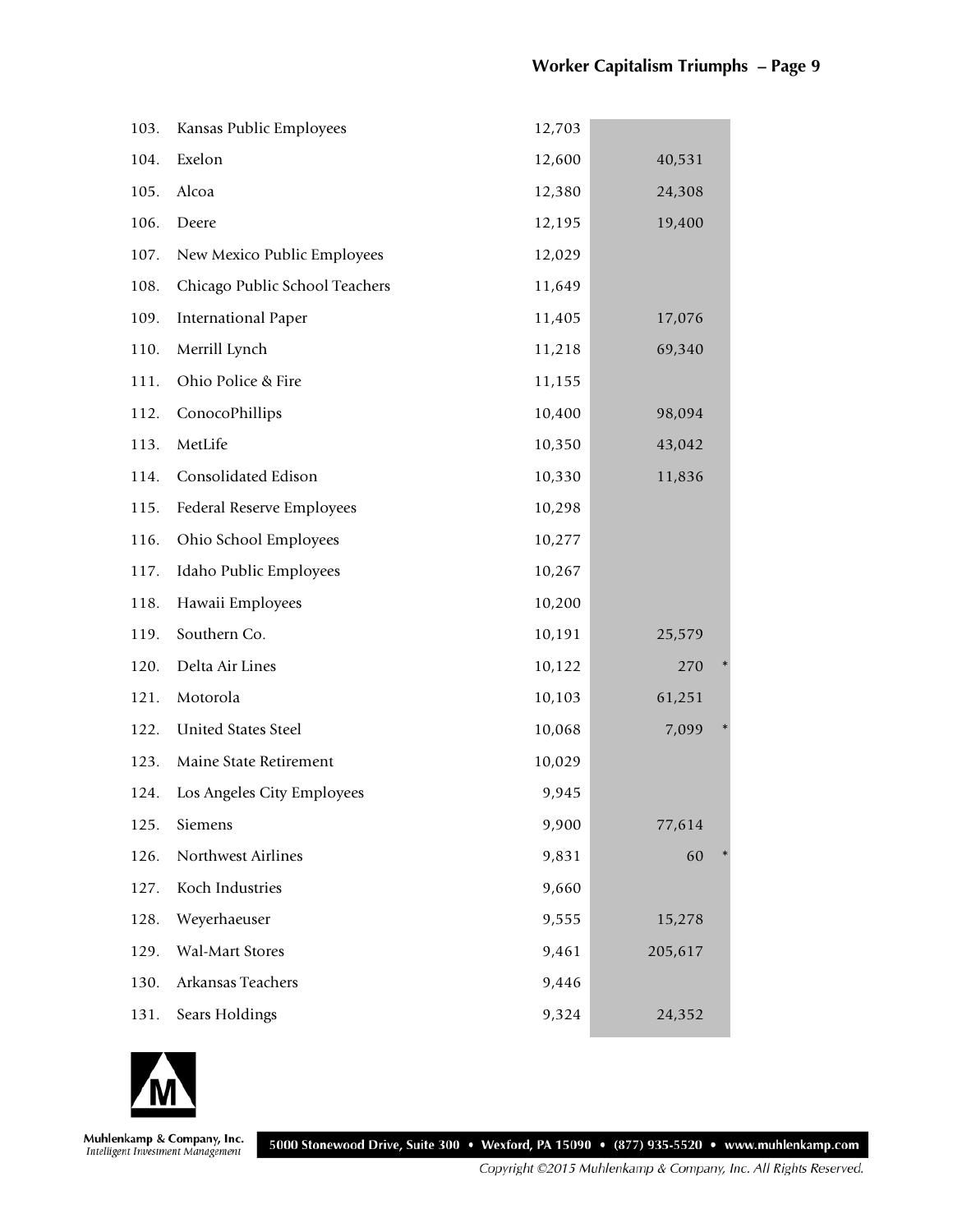| 132. | Eli Lilly                    | 9,187 | 64,433  |
|------|------------------------------|-------|---------|
| 133. | Operating Eng. International | 9,116 |         |
| 134. | Abbott Laboratories          | 8,905 | 74,190  |
| 135. | 1199 SEIU National           | 8,895 |         |
| 136. | Episcopal Church             | 8,875 |         |
| 137. | J.C. Penney                  | 8,851 | 15,334  |
| 138. | New York State Def. Comp.    | 8,788 |         |
| 139. | Morgan Stanley               | 8,781 | 78,157  |
| 140. | Aetna                        | 8,766 | 21,662  |
| 141. | Xerox                        | 8,722 | 14,415  |
| 142. | National Rural Electric      | 8,659 |         |
| 143. | PepsiCo                      | 8,657 | 107,593 |
| 144. | Merck                        | 8,592 | 91,180  |
| 145. | Southern Baptist Convention  | 8,590 |         |
| 146. | Tennessee Valley Authority   | 8,535 |         |
| 147. | New Mexico Educational       | 8,468 |         |
| 148. | Oklahoma Teachers            | 8,408 |         |
| 149. | <b>SUPERVALU</b>             | 8,332 | 6,275   |
| 150. | Intel                        | 8,303 | 118,648 |
| 151. | Boilermaker-Blacksmith       | 8,221 |         |
| 152. | Allstate                     | 8,155 | 39,489  |
| 153. | Nebraska Investment Council  | 8,138 |         |
| 154. | Indiana Teachers             | 8,073 |         |
| 155. | Duke Energy                  | 8,068 | 37,841  |
| 156. | Louisiana State Employees    | 8,044 |         |
| 157. | I.A.M. National              | 8,001 |         |
| 158. | Time Warner                  | 7,854 | 74,141  |
| 159. | GlaxoSmithKline              | 7,748 | 154,109 |
| 160. | Rhode Island Employees       | 7,694 |         |

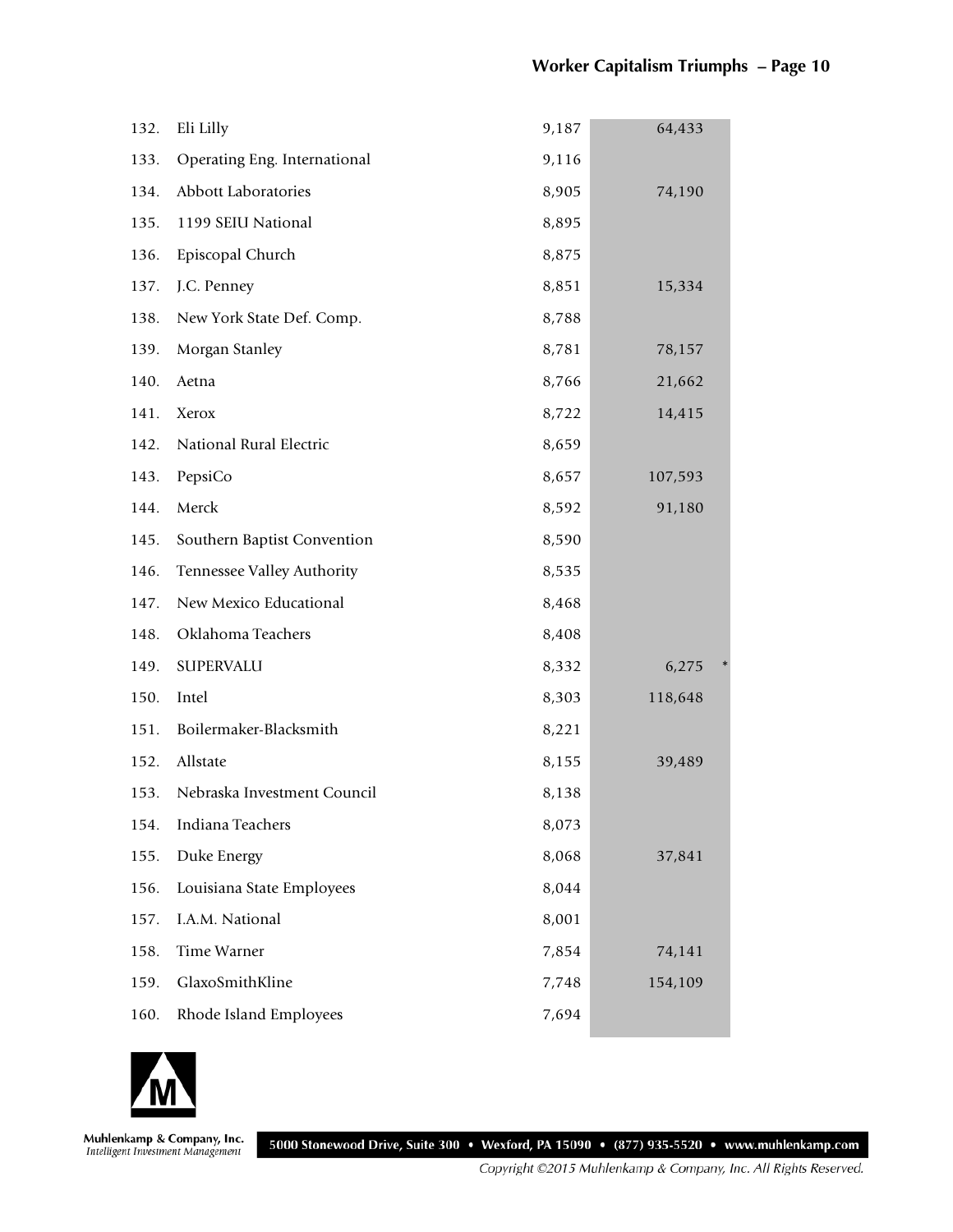| 161. | San Diego County                    | 7,612 |        |
|------|-------------------------------------|-------|--------|
| 162. | Bristol-Myers Squibb                | 7,601 | 49,006 |
| 163. | Electronic Data Systems             | 7,596 | 12,692 |
| 164. | New York City Def. Comp.            | 7,570 |        |
| 165. | Montana Board of Invest.            | 7,516 |        |
| 166. | <b>CBS</b>                          | 7,421 | 21,994 |
| 167. | Unisys                              | 7,416 | 1,946  |
| 168. | Presbyterian Church                 | 7,290 |        |
| 169. | <b>Dominion Resources</b>           | 7,237 | 26,989 |
| 170. | Missouri State Employees            | 7,150 |        |
| 171. | <b>Cook County Employees</b>        | 7,100 |        |
| 172. | <b>ITT</b>                          | 7,081 | 9,468  |
| 173. | American Electric                   | 6,968 |        |
| 174. | Textron                             | 6,964 | 11,048 |
| 175. | South Dakota                        | 6,950 |        |
| 176. | Oklahoma Public Employees           | 6,898 |        |
| 177. | Tyco International                  | 6,871 | 56,392 |
| 178. | Los Angeles Water & Power           | 6,856 |        |
| 179. | FirstEnergy                         | 6,820 | 18,425 |
| 180. | Wyeth                               | 6,743 | 68,413 |
| 181. | Electrical Ind., Joint Board        | 6,716 |        |
| 182. | <b>UMWA Health &amp; Retirement</b> | 6,707 |        |
| 183. | Target                              | 6,697 | 47,443 |
| 184. | West Virginia Investment            | 6,596 |        |
| 185. | Delaware Public Employees           | 6,527 |        |
| 186. | Ohio Deferred Comp.                 | 6,493 |        |
| 187. | Southern California Edison          | 6,485 |        |
| 188. | <b>Orange County</b>                | 6,474 |        |
| 189. | Reynolds American                   | 6,458 | 18,315 |



5000 Stonewood Drive, Suite 300 · Wexford, PA 15090 · (877) 935-5520 · www.muhlenkamp.com